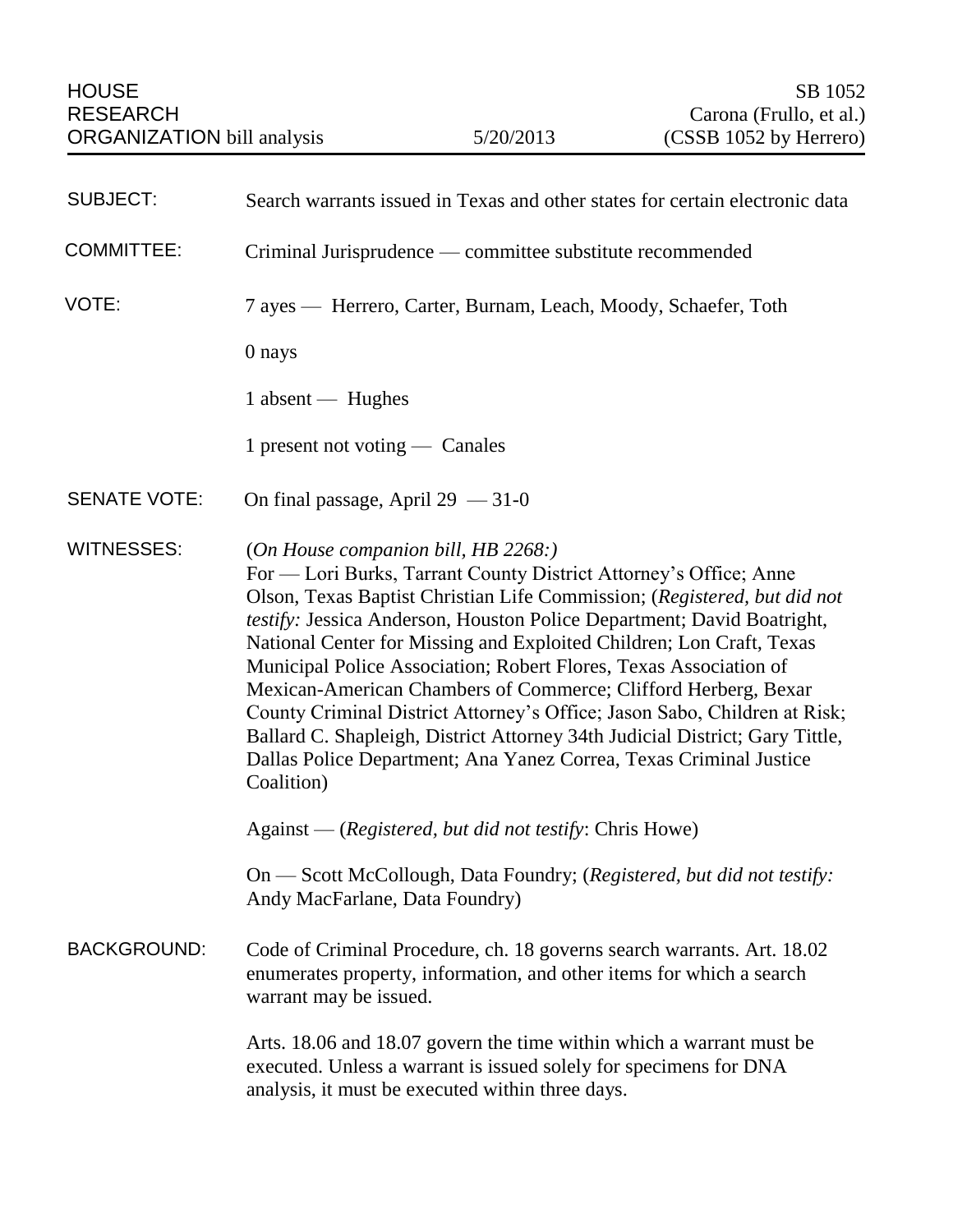Art. 18.20 governs detection, interception, and use of wire, oral, or electronic communications. It defines "electronic storage" as: a temporary, intermediate storage of a wire or electronic communication that is incidental to the electronic transmission of the communication; or storage of a wire or electronic communication by an electronic communications service for purposes of backup protection of the communication. Art. 18.21, sec. 4, governs the procedures for a peace officer to require disclosure of a stored wire communication or electronic communication, including circumstances in which a warrant is required. Art. 18.21, sec. 4(d) governs requirements for a peace officer to require disclosure of records or other information pertaining to a subscriber or customer of a remote computing service. DIGEST: CSHB 2268 would allow search warrants for certain electronic data to be issued in Texas and executed in other states. It would define terms, provide procedures and standards for these search warrants, and allow for state reciprocity of similar warrants issued in other states. **Definitions.** The bill would define terms relating to electronic communication and customer data. The current definition of "electronic storage" would be replaced. Under the bill, "electronic storage" would mean any storage of electronic customer data in a computer, computer network, or computer system, regardless of whether the data were subject to recall, further manipulation, deletion, or transmission and would include any storage of a wire or electronic communication by an electronic communications service or a remote computing service. "Electronic customer data" would mean data or records acquired by or stored with the provider of an electronic communications service or a remote computing service that contained:

- information revealing the identity of customers of the applicable service;
- information about a customer's use of the applicable service;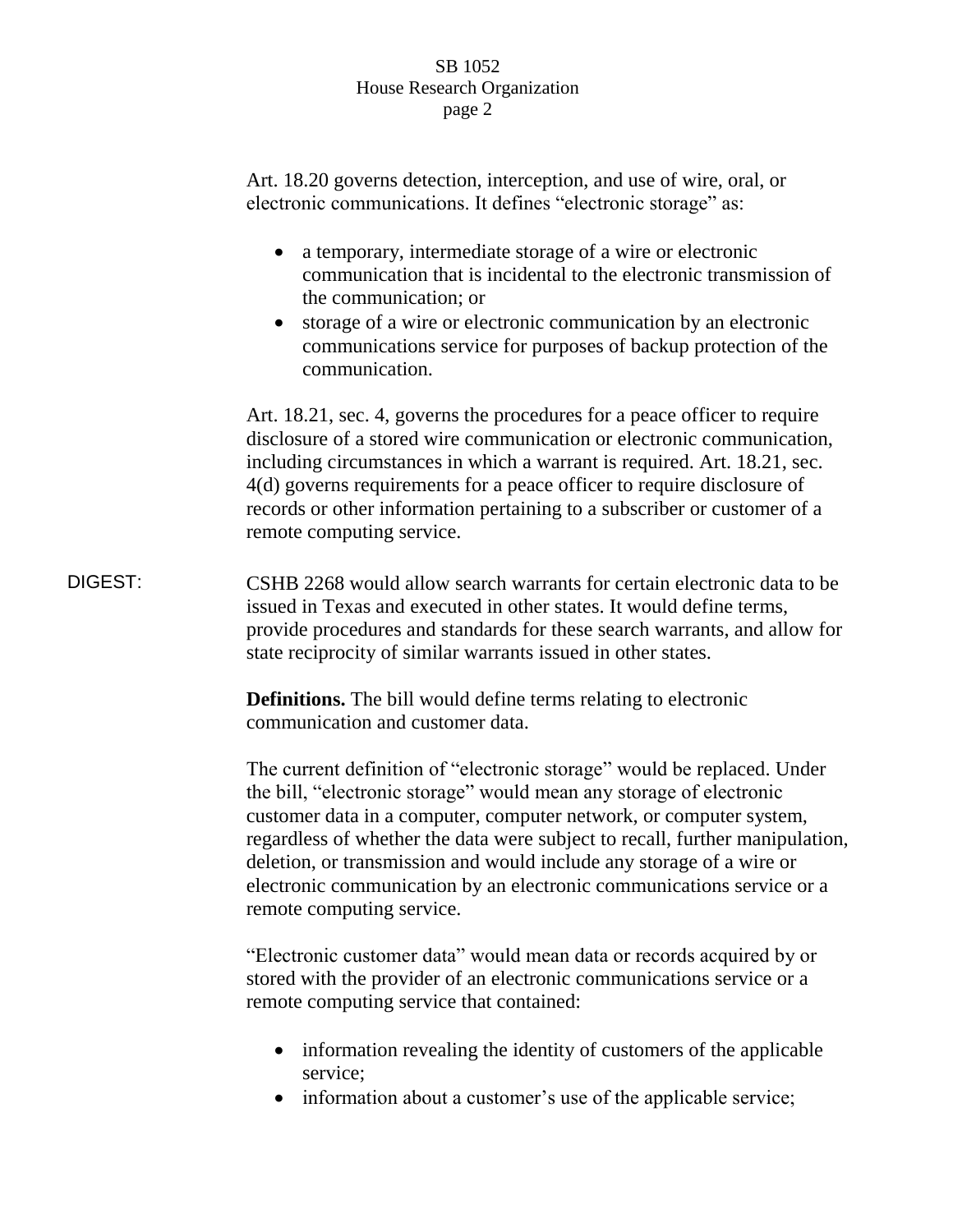- information that identified the recipient or destination of a wire communication or electronic communication sent to or by the customer;
- the content of a wire communication or electronic communication sent to or by the customer; and
- any data stored by or on behalf of the customer with the applicable service provider.

**Search warrants for stored customer data or communications.** CSHB 2268 would amend the list of items for which a search warrant could be issued under Code of Criminal Procedure, art. 18.21 to add electronic customer data held in electronic storage, including the contents of records and other information related to a wire communication or electronic communication held in electronic storage.

The bill would add Code of Criminal Procedure, art. 18.21, secs. 5A and 5B to govern the issuance of warrants for stored customer data or communications.

**Warrants issued in Texas.** Sec. 5A would govern warrants for stored customer data or communications issued in Texas.

Under sec. 5A a district judge could issue a search warrant for electronic customer data held in electronic storage. The warrant could be issued regardless of whether the customer data were held at a location in Texas or in another state. The warrant could only be served on an electronic communications provider or a remote computing service provider that was a domestic entity or was doing business in this state under a contract or a terms-of-service agreement with a resident of Texas if any part of that contract or agreement were performed in Texas.

A warrant under sec. 5A would be served when the authorized peace officer delivered the warrant by hand, by fax, or in a manner allowing proof of delivery by U.S. mail or a private delivery service. The warrant would have to be served on a person designated or allowed by law to receive process for the entity.

A warrant under sec. 5A would have to be executed not later than the 11th day after the date of issuance unless the judge issuing the warrant directed a shorter period within the warrant. A warrant under sec. 5A would be considered to have been executed when proper service was completed.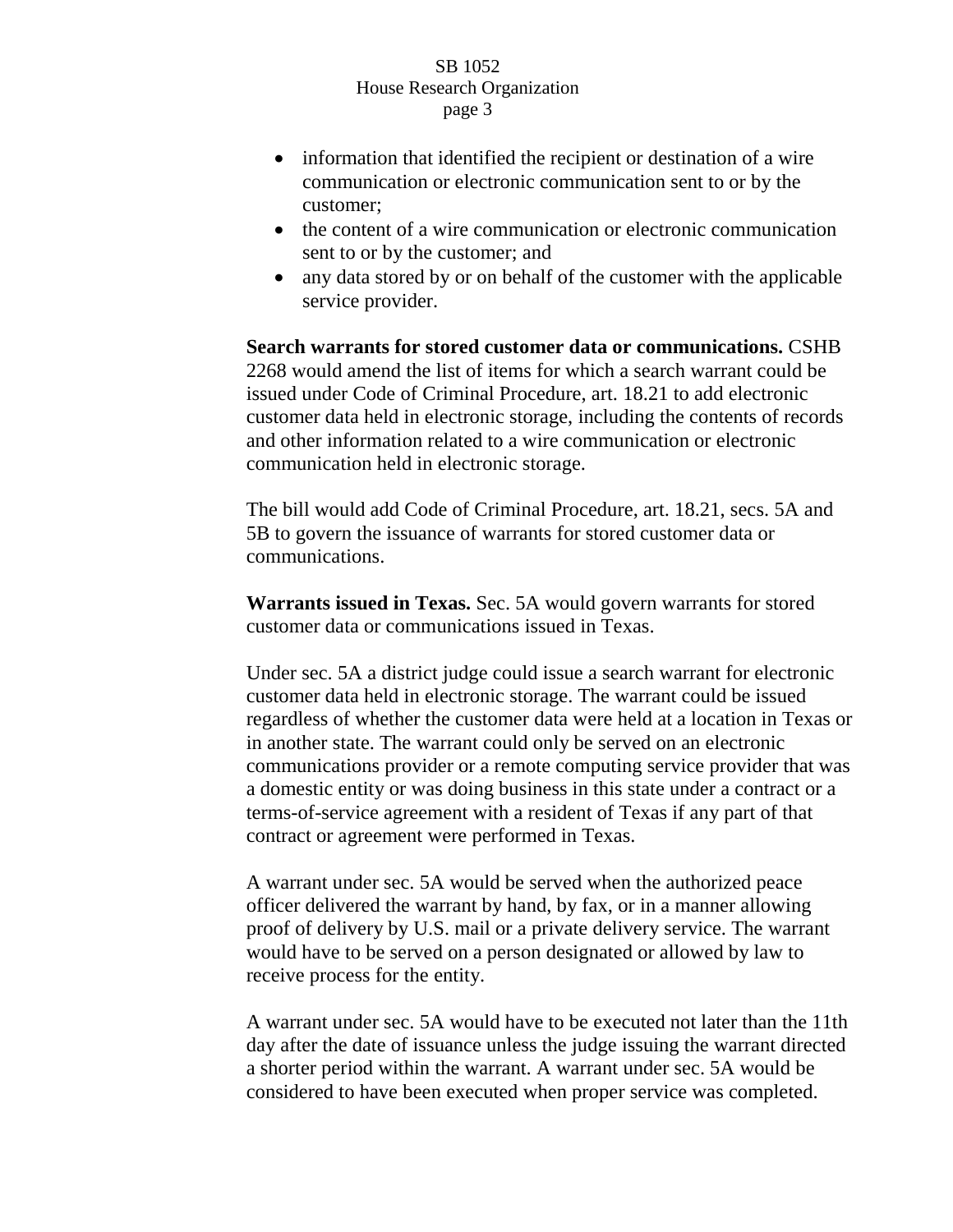The bill would amend arts. 18.06 and 18.07 to reflect the 11-day time limit for a warrant issued under sec. 5A.

The service provider receiving the warrant would be required to produce all electronic customer data, contents of communications, and other information sought, regardless of where the information was held. Any officer, director, or owner of an entity who was responsible for the failure of the entity to comply with the warrant could be held in contempt of court. Failure of an entity to timely deliver the information sought would not affect the admissibility of that evidence in a criminal proceeding.

An entity upon which a warrant under 5A was served would have until the 15th business day after the date the warrant was served to comply, except that:

- the deadline for a warrant served on the secretary of state as the agent of the entity would be the 30th day after the date the warrant was served; and
- the judge issuing the warrant could indicate an earlier compliance date in certain circumstances where failure to comply by the earlier deadline would cause serious jeopardy to an investigation or create certain risks.

The entity could also request an extension of the period for compliance if extenuating circumstances existed to justify an extension. The district judge would be required to grant an extension if the peace officer who requested the warrant agreed, or the judge found that the need for the extension outweighed the likelihood that it would cause an adverse circumstance.

If the peace officer serving the warrant provided an affidavit form and notified the entity that an executed affidavit was required, the service provider would have to verify the authenticity of the information produced by including an affidavit given by a person qualified to attest to its authenticity. The affidavit would have to state that the information was stored in the course of the provider's regularly conducted business and specify whether it was the regular practice of the provider to store that information.

A motion to quash filed by a service provider would need to be heard and decided by the judge issuing the warrant not later than the fifth business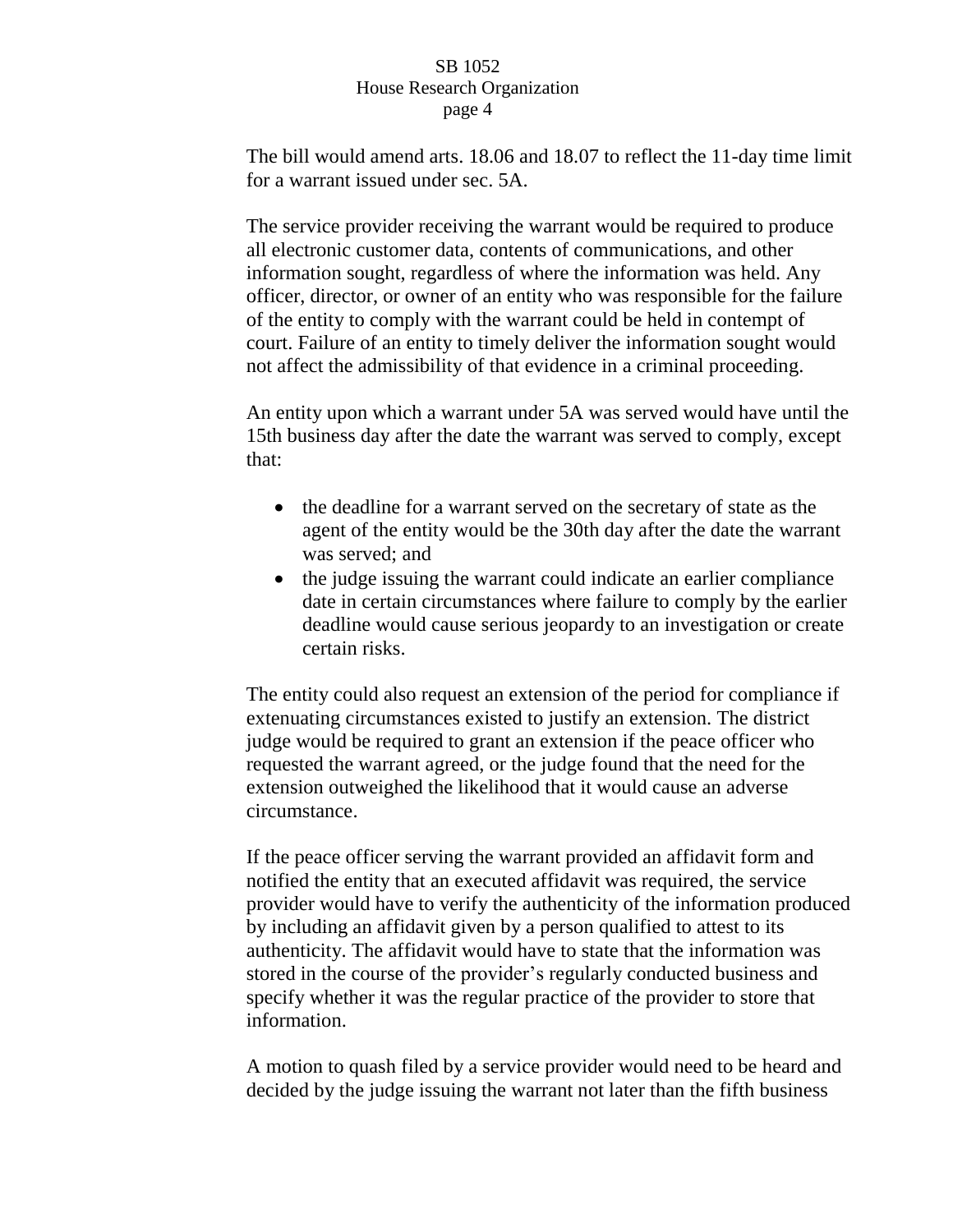day after the date the motion was filed. This hearing could be conducted by teleconference.

**Uniformity within ch. 18**. The bill would ensure that references to warrants affected by the bill were updated and that sec. 5A mirrored several of the major provisions for search warrants throughout Code of Criminal Procedure, ch. 18.

The sworn affidavit required under art. 18.01(b) would be required for a warrant issued under sec. 5A and would need to establish probable cause that a specific offense had been committed and that the electronic customer data sought:

- constituted evidence of that offense or evidence that a particular person committed that offense; and
- was held in electronic storage by the service provider on which the warrant was served.

Other provisions similar to those elsewhere in ch. 18 would include:

- that an application for a warrant made under sec. 5A would have to demonstrate probable cause;
- that only the electronic customer data described in the sworn affidavit could be seized under the warrant;
- $\bullet$  that the sworn affidavit could be sealed pursuant to art. 18.011;
- that a peace officer would need to file a return of the warrant and a copy of the inventory pursuant to art. 18.10; and
- that the warrant would run in the name of "The State of Texas"

The bill would specify that warrants required under Art. 18.21, sec. 4, would be warrants under sec. 5A. It would amend Art. 18.21, sec. 4(d) to apply to a provider of an electronic communications service or a remote computing service and only to disclosure of electronic customer data and not information pertaining to a subscriber.

**Reciprocity.** Under sec. 5B, a domestic entity that provided electronic communications services or remote computing services would be required to comply with a warrant issued in another state in a manner equivalent to the requirements under sec. 5A.

This bill would take immediate effect if finally passed by a two-thirds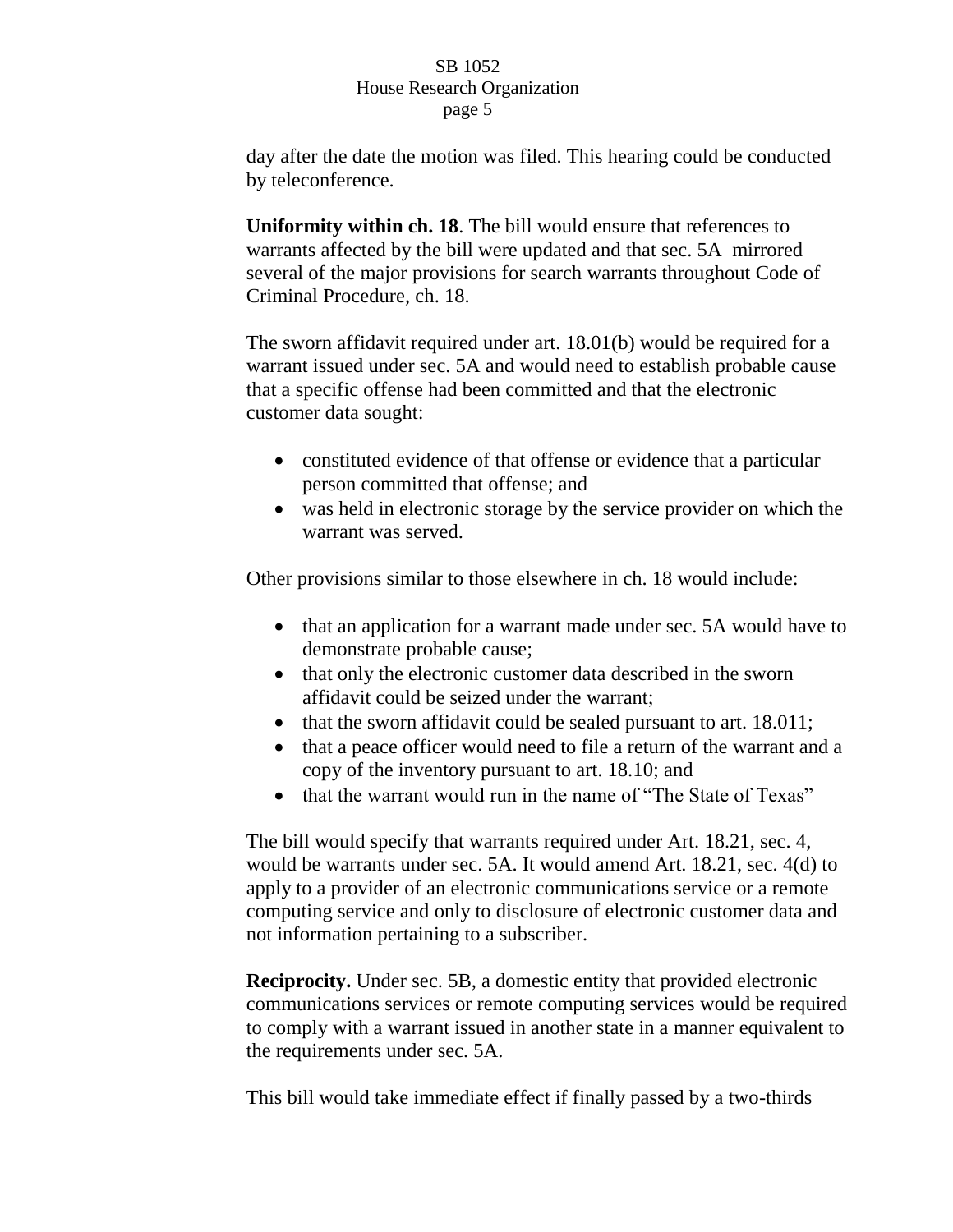record vote of the membership of each house. Otherwise, it would take effect September 1, 2013.

**SUPPORTERS** SAY: CSHB 2268 would simplify a needlessly complex process and keep Texas law enforcement in charge of Texas prosecutions. Currently, if an officer needs a search warrant for electronic data from a California company for someone in Texas, the officer has to create an affidavit and submit it to a California peace officer. The California peace officer must then create another affidavit and submit it to a California judge who will have discretion over whether to issue a search warrant. If the warrant is issued, California law enforcement must execute the warrant, collect the requested information, and then return it to Texas law enforcement. This process could be simplified by allowing Texas judges and law enforcement to issue and execute warrants for certain electronic information held in other states. The entities upon which these warrants are commonly served have processes in place to streamline compliance and production of evidence. CSHB 2268 would expedite the investigation of Texas crimes and give Texas prosecutors the tools they need to successfully and timely prosecute these crimes, while alleviating the burden on courts in other states and simplifying the process for the entities receiving these warrants.

> The bill would allow Texas law enforcement to successfully investigate and prosecute criminals who engage in heinous crimes such as human trafficking and child sex exploitation. The Internet is the primary venue for traffickers to buy and sell women and children in the United States. The bulk of criminal activity and evidence in these crimes takes place online, and the evidence may be held on a server or by a company housed in another state. It is often difficult in these cases to gather sufficient evidence because of the complex search warrant procedures, and some cases have to go forward without corroborating evidence because the evidence cannot be obtained in a timely manner. The bill would streamline these search warrants, allowing the state to be more successful in investigating and punishing trafficking crimes.

> The bill would allow reciprocity only to the extent necessary for the bill to be effective. In order for Texas judges and law enforcement to use the tools provided by this bill, it would be necessary to grant the same ability to judges and law enforcement in other states who encounter the same problem. The reciprocity in the bill would be narrowly granted to apply only to warrants equivalent to those defined under the bill.